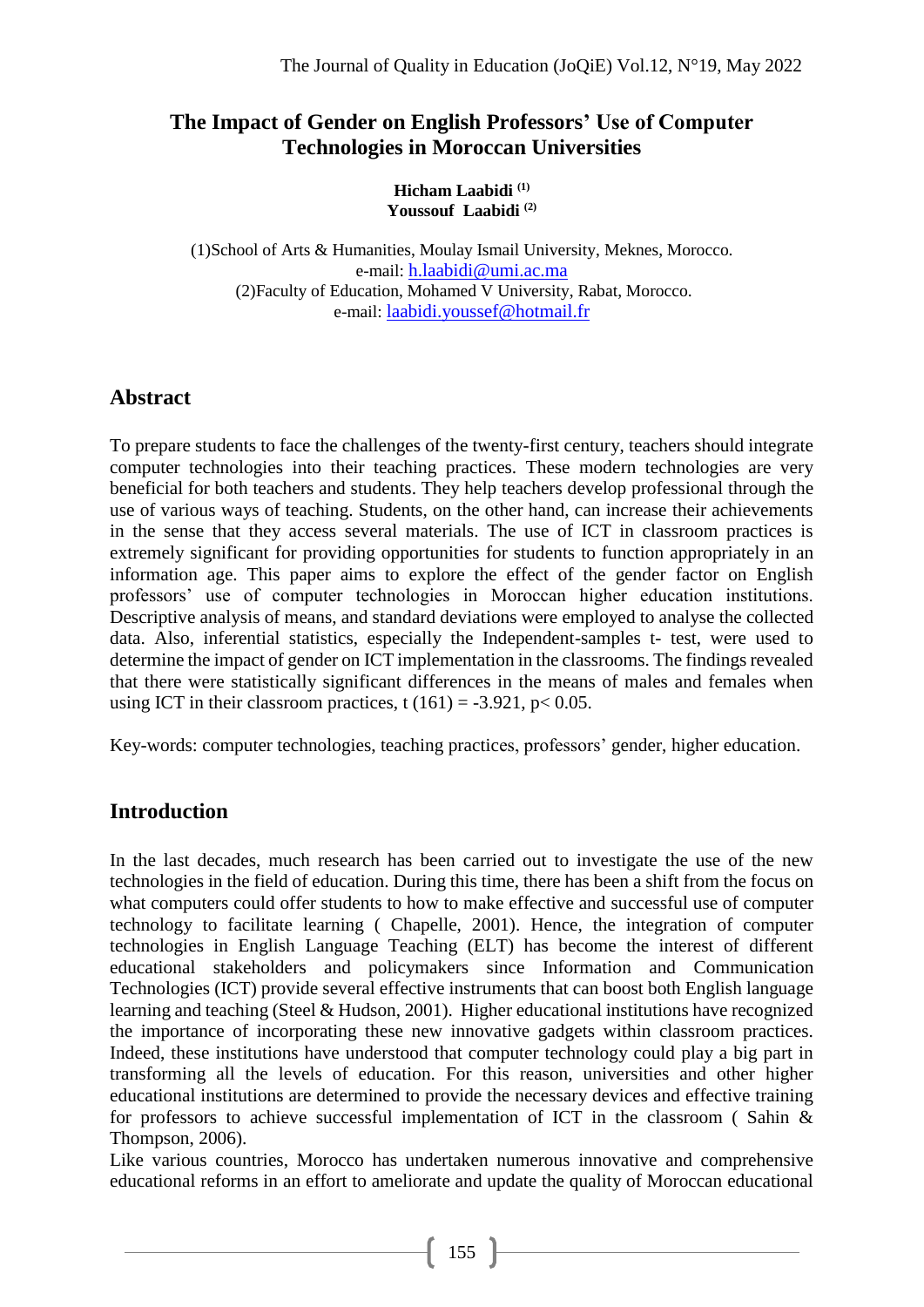system. One of the most fundamental components of the last educational plan to reform Moroccan educational system is the integration of computer technologies in the teaching and learning processes to improve the quality of education provided for Moroccan students. Incorporating computer technology in education has become an important strategy to prepare learners cope with life in the 21st century. Indeed, Article 10 of the National Charter of Education and training of 1999 stresses the inclusion of ICT in education. It also backs up equipping Moroccan schools, universities and other institutions with many sophisticated instructional technologies. As a result of this plan, the Ministry of Moroccan Higher Education has been working hard to promote educational standards through attempting to computerise instruction in various schools and universities ( Hamdy, 2007; Fatmi, 2011; Alj & Benjelloun, 2013).

Because of the great influence of computers on individuals and communities as a whole, higher education institutions have decided to integrate the new instructional technologies in teaching and learning processes as a way to help learners achieve the necessary skills to succeed in the digital age of the 21st century. More specifically, these technologies are thought to help students achieve a higher level of English language proficiency ( Kay, 1999). Actually, several studies have indicated that the infusion of information technology into curricula could be advantageous for both teachers and learners. These technologies can help learners increase their achievement and boost their motivation. Teachers, on the other hand, can promote their professional development through adopting new and innovative educational approaches ( Gulek, 2003). Integrating computers, smart phones and other technological instruments in education can reform classical strategies of teaching, motivate learners to be more autonomous and selfreliant, and boost students' achievements and teachers' performance ( Abu-Rmaileh & Hamdan, 2006). Successful integration of ICT depends on several factors. One of these different factors is professor's gender. This paper aims to investigate the effect of gender on professors' use of computer technologies in Moroccan universities. This simply means that it intends to answer the following research question: Are there any statistically differences in professors' integration of ICTs based on their gender?

## **Literature Review**

#### **1. The Use of Computer Technologies for Pedagogical Purposes**

Molnar (1997) mentioned that there are two fundamental roles of schooling. The first important function is conveying culture and values to the next generation. The second significant mission is teaching students the right skills to cope with the real world. Moreover, without having technologically skilful human resources, our students cannot participate effectively in this era which is described as the period of global information (Molnar,1997). Educational institutions did a magnificent work at preparing learners for an industrial age but not for the information age. Learners are in need of group and interpersonal skills, lifelong learning competences and qualifications to make effective use of technology to access information. A sophisticated technology-driven world is producing its own education in order to create the proper kind of citizens to be successful in the information age ( Sherritt & Bason, 1996). Thus, schools and universities are required to prepare students to compete in today's technological world (Heflich, 1997). Indeed, the adoption of technology within our educational systems will profoundly transform classroom practices. Mckenzie (2000) maintained that the increasing demand for the workforce which is capable of matching job markets' needs has compelled different educational institutions to change their classroom practice and adopt technologically based instruction. It is apparent that computer technology has become an important part of our daily lives. "Whether or not we touch a computer, it is almost impossible to escape its daily influence on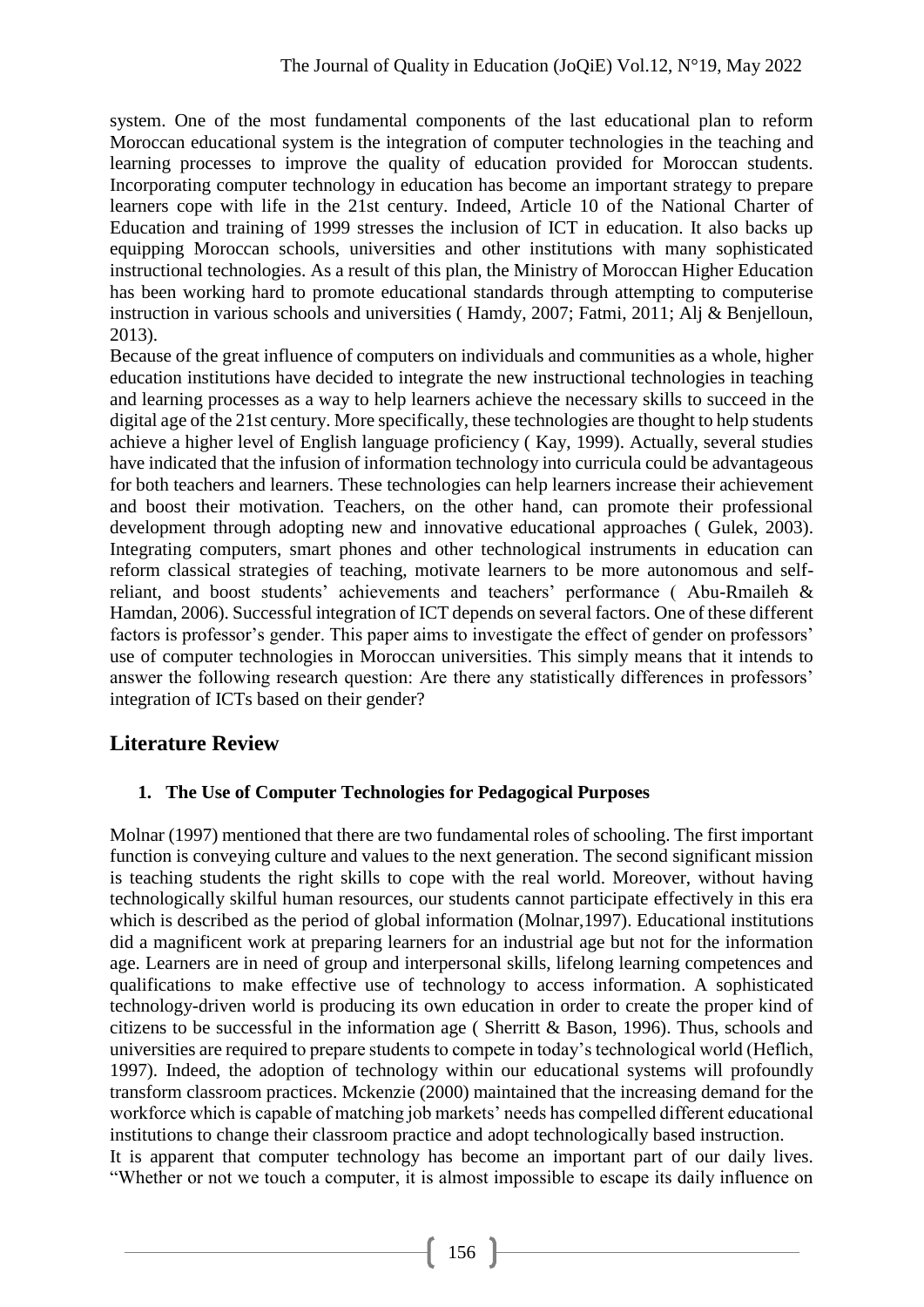us; from speedy information transmittal, printouts, and receipts, to control of lights and temperature of our workplaces" (Deaton, 1990,p.1). If schools and universities tend to prepare learners for today's job market, they should encourage the integration of computer technologies into the curriculum (Soine, 1996). If these educational institutions are not utilizing ICT, they are neglecting a significant portion of their learners' environment (Cummings, 1998). In fact ," convergence of the economic necessities called into question the effectiveness of the educational system to prepare the future workforce with adequate amounts of human capital ( knowledge, skills, and dispositions) to compete in world markets and economies" ( Hornbeck & Salamon, 1991,p.65)

Therefore; teachers, in this information technological age, should know both the subject matter they instruct and the different effective ways this subject matter may be changed using computer technologies (Misha & Koehler, 2006). They are required to develop sufficient knowledge about technologies such as computers, the Internet and digital videos. This knowledge should incorporate how to install and remove several significant software programmes. In other words, they are required to master the necessary skills to operate different software tools especially word processors, Internet browsers, spreadsheets, and email (Misha & Koehler) . This is due to the fact that there has been a shift from a focus on information transmission through books and chalk to a concentration on information processing via computers and the internet (Barker, 1994).

#### **2. Teachers' Gender and Computer Technology Integration**

There are different views regarding the relationship between teachers' gender and the integration of computer technology across the curriculum. Several research studies have investigated the impact of this demographic variable on the use of computer technology for teaching purposes. For example, Mathews ( 1998) conducted an investigation on teachers' attitudes regarding the use of educational technology with participants consisting of 5862 teachers. The researcher found that teachers' gender is a predictor of instructors' attitudes toward the implementation of ICT for pedagogical objectives. On the other hand, Hong and Koh ( 2002) carried out their study to explore the relationship between computer anxiety and the attitudes of 200 teachers regarding computers. The results showed that the differences between female and male teachers' attitude toward computer use was not notable. Also, Shapka and Ferrari ( 2003) found that there were no considerable gender differences in teachers' attitudes toward computer usage. Besides, Czaja and Sharit ( 1998) found that the impact of teachers' gender on their attitudes toward computer usage was extremely trivial. They also revealed that older teachers were likely to be less comfortable and successful with the use of computers than younger ones.

Female teachers show more liking for computer technologies and more computer usefulness (Parish & Necessary, 1996). They are likely to make more successful use of ICT than males when they receive systematic and effective computer training. In educational institutions where female teachers have been provided with adequate computer training, it is often observed that they tend to be more competent and less reluctant to integrate computers in their teaching (Arch & Commins ,1989) . In their study, Ray, Sormunen, and Harris ( 1999) showed that female teachers had more favourable attitudes regarding the role that computer technology plays in helping teachers to be more productive. Also, the researchers found that women were reported to be more comfortable with computer technology than men.

On the other hand, Geissler and Horridge ( 1993) stated that male teachers are more dominant in the utilization of computer technologies than female ones. According to Kagijevich ( 2000), men make use of ICT more regularly than women. Also, Young ( 2000) noted that males have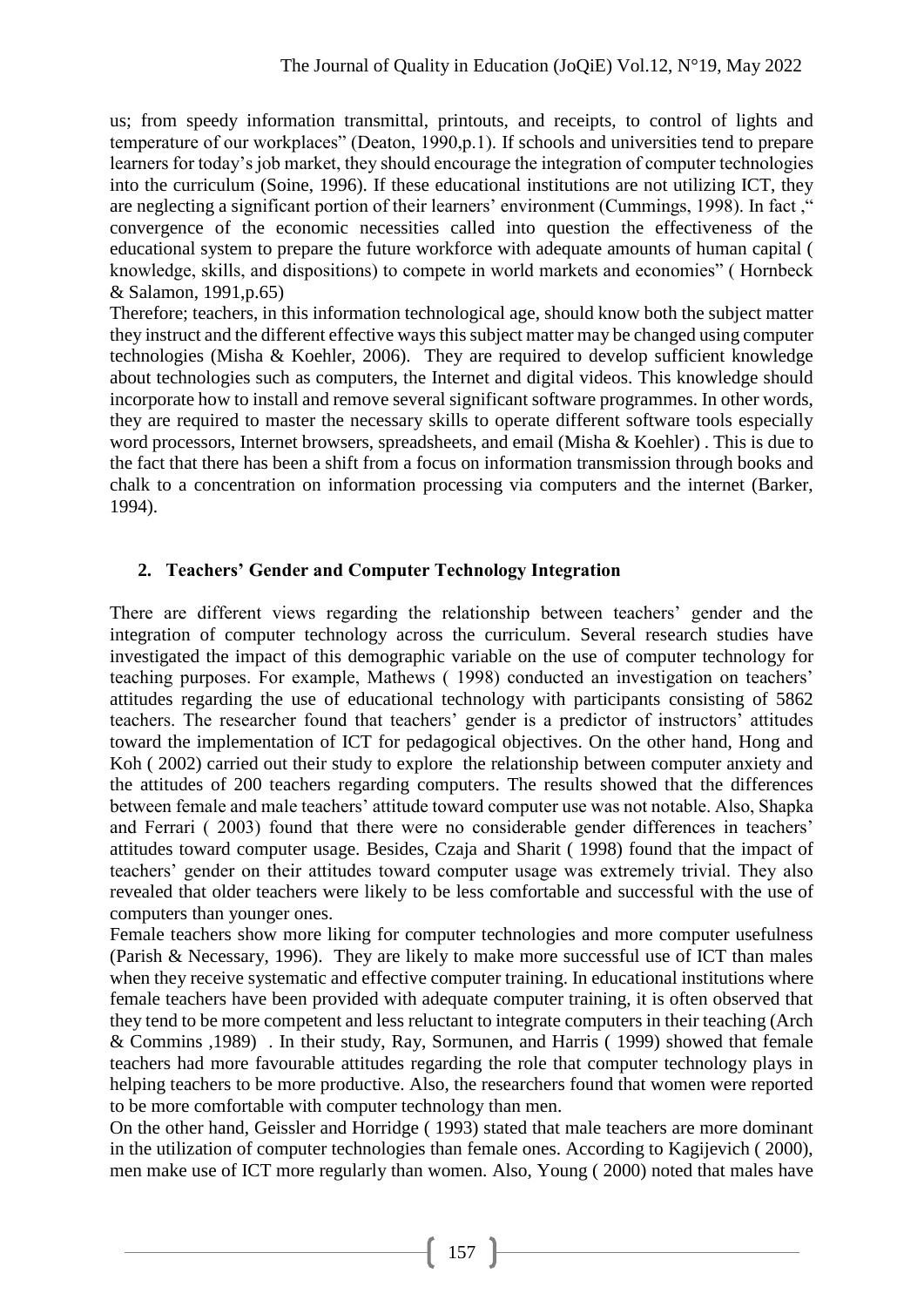stronger willingness to take part in different tasks requiring the use of computers than females. Furthermore, Kirkpatrick and Cuban ( 1998) found that males enjoy more exposure to technological instruments inside educational institutions and outside than females. Indeed, when new technologies are available, young males are likely to be the initial users (Norris, 2001). In addition, Van Braak, Tondeur, & Valcke ( 2004) emphasized that male teachers are usually more eager to include computer technologies in their teaching practices than female ones. Also, Khine ( 2001) reported that male teachers possess less computer anxiety and more willingness to integrate ICT than females.

Also, Shashaani ( 1994) noted that males are more motivated to use computer technology than females. The researcher, also, reported that males possess stronger willingness to try other technological devices than females. Jackson,Ervin, Gardner, and Schmitt ( 2001) concluded that females are more anxious regarding the use of computers, possess less effectiveness and insufficient computer training than males. Mitra et al. ( 2001) stated that males possess more favourable attitudes toward ICT and they are more likely to integrate computer technologies in their classroom practices. Straker ( 1989) have reported that male teachers are more inclined to make use of computer technologies in classroom practices than female teachers. Orr, Allen, & Poindexter ( 2001) found that computer technologies are more tempting to men than to women. As a result, male teachers are more likely to possess more computer experience than females who tend to develop more negative attitudes toward technology integration in the classroom ( Schumacher, Morahn-Martin, 2001)

Chou (2003) conducted a study in which 136 teachers participated. To gather the required data, he used Internet Anxiety Scale (IAS). According to Chou, female professors experience more computer anxiety than male ones. Accordingly, Liao (1999) carried out a study to investigate the effect of gender on attitudes regarding the inclusion of computer technologies in teaching practices. Liao employed a meta-analysis method to collect the necessary data. The researcher concluded that men possess moderately more favourable attitudes toward educational technology than women. Moreover, Broos (2005) conducted a quantitative study including 1058 participants to examine their attitudes toward computer technology. The findings showed that gender, computer experience and computer utilization impacted attitudes toward computers. It was also reported that women were more anxious than men. Moreover, participants who had more computer experience were less anxious. Similarly, Smith (2005) conducted a study to investigate the correlation between gender, racial differences and the use of computer technologies. His study included 8 research questions and 310 participants. The instrument that was used to gather the data was Computer Self-Efficacy Scales. The study showed several different findings. The study found that men had higher levels of computer selfefficacy than women. Also, it revealed that females received limited support and possessed more computer anxiety than males.

Michie & Nelson ( 2006) examined the effect of gender on technology infusion in the classroom. Their study incorporated 140 participants. They used a survey instrument to measure self-efficacy and the desire to use computers. The results revealed that men had higher selfefficacy for computer technology, bigger desire to utilize computer technologies and less favourable attitudes. Also, Ventakesh & Morries ( 2000) revealed that " active involvement in computer activities may ultimately translate into higher achievement for males in computerbased technology, both in academic and career settings" ( p.118)

Whitley ( 1997) carried out a meta-analysis of 82 studies on gender distinctions in relation to attitudes toward computers. The researcher reported two important findings with regard to this issue. First, men possess greater computer self-efficacy and own more favourable attitudes than women. Second, men tend to own more computer experience than women. Corresponding to this finding, Gill & Grint ( 1995) found that males tend to be more confident users of computer technology than females. This can be explained based on two models: the deficiency model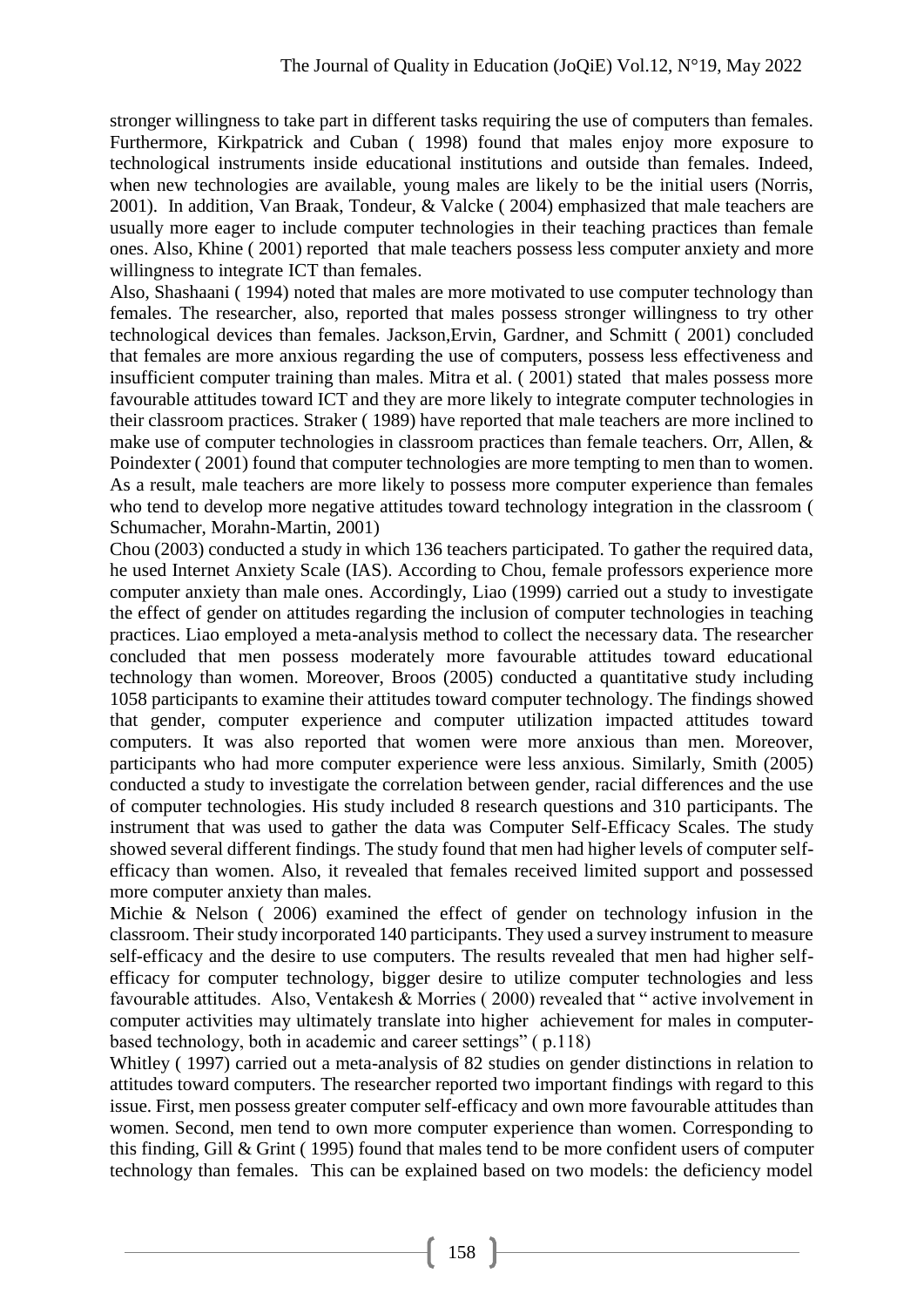and the subjective choice model ( Temple & Lipp, 1989). The former, i.e. the deficiency model, states that females use computers less due to inadequate training and education. The latter, i.e. the subjective choice model, indicates that females possess some personal characteristics that make them less tempted to the use of computers (Temple & Lipp, 1989). Another clarification that accounts for this difference has been proposed by Dambrot, Watkins-Malek, Silling, March & Garber ( 1985). They indicated that the difference between females and males with regard to the use of computers might have developed due to the fact that computers, at their early beginning, were used to deal with mathematics and science and women were reported to possess less mathematical abilities than men.

Wajcman ( 1991) found that " Women's profound alienation from technology is accounted for in terms of the historical and cultural construction of technology as masculine" ( p.22). A study conducted by Levin & Gordon (1989) found that " computer ownership was the predominant explanation of differences in attitudes between sexes" (p.80). Moreover, the study concluded that "investigating sex differences in attitudes toward computers without taking prior exposure into account distorts the picture" ( p.85).Actually, many reasons have been suggested to explain why women do not possess the same favourable attitudes regarding the use of computer as men do. These various reasons include

- 1. The classical prejudice that computer technology is dominated by men ( Lage, 1991).
- 2. Lack of female teachers as exemplar models ( Stalker, 1987).
- 3. Computer technology is highly connected with mathematics, a sphere that is thought to be dominated by men as well ( Thurston, 1990).
- 4. Male students are more likely to be more aggressive than females in the school (Elliott, 1990).
- 5. Women believe that computer technology concerns males rather than females (Forsyth & Lancy, 1989).
- 6. Women tend to take less advantages of using computer technology than men (Nelson & Cooper, 1989).

Generally, the literature highlighted previously indicates that there is a clear difference between male and female teachers and their decisions to adopt computer technology in educational institutions. It has been found that males use computer technology more frequently than females. In other words, the majority of studies that have examined the influence of gender on computer attitudes concluded that male teachers possess more positive attitudes regarding the use of ICT than do females ( Anderson, 1987; Nickell & Pinto, 1986).

# **Methodology**

This research paper investigated English professors' use of computer technologies within Moroccan higher educational institutions. Specifically, it examined the impact of professors' gender on their implementation of ICTs in classroom practice. In other words, it intends to answer the following research question: are there statistically significant differences in teachers' use of computer technology based on gender? To provide a satisfactory answer to the previously mentioned question, two different types of research instruments were designed. The first instrument consisted of a survey questionnaire and the second one comprised several interview questions. Both descriptive and inferential statistical (t-test) analyses were used to answer the second research question.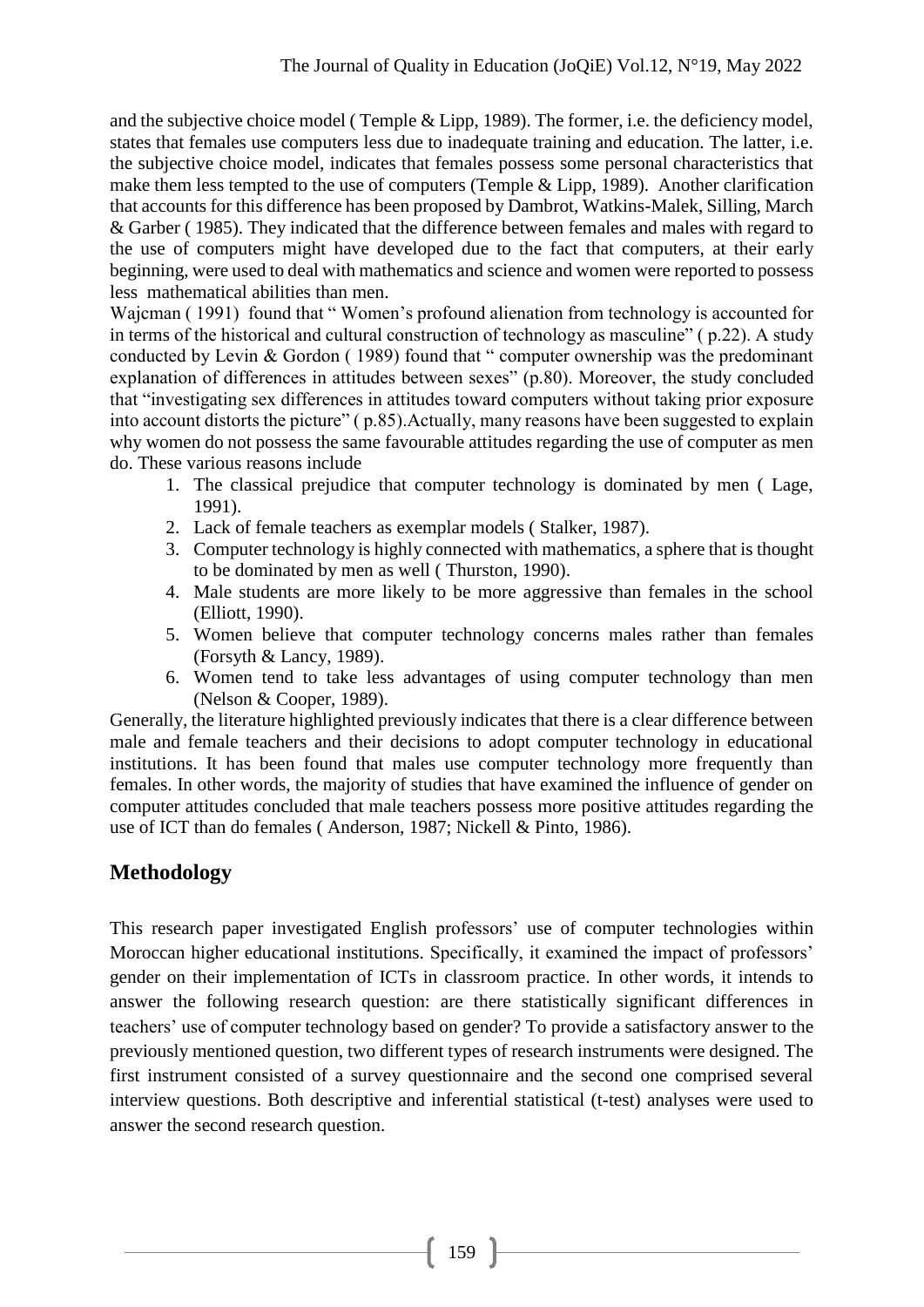More than 300 teachers were invited to take part in this study. However, only 195 (65 %) fulltime and part-time English teachers agreed to respond to the survey. The researcher discarded 32 questionnaires which were incomplete since they had significant parts of the survey instrument missing. Hence, 163 (54.33%) answered the questionnaire appropriately. Finally, the resulting sample size employed in this study was a total of 163 teachers working in various Moroccan higher institutions. Thirty-five professors work in Moulay Ismail University, twentythree in Sidi Mohammed BenAbdellah University, sixteen in Ibnou Toufail, nineteen in Mohammed V, fifteen in Hassan II, eight in Hassan I, eleven in Chouaib Doukali, ten in Caddy Ayyad, seven in Ibnou Zohr, three in Abdelmaled Essaadi, Seven in Mohammed I, seven in Soultane Solimane, and two in Al-Akhawayne university.

## **Results and discussion**

#### **1. Findings related to the participants**

As shown in figure 1., the total number of participants was 163. The majority of respondents who completed the survey indicated that their gender was male  $(n = 114)$ , 69.9 %. Of the remaining respondents, 49 (30.1 %) reported that their gender was female.



Figure 1.Distribution of Participants by Gender.

The professors participating in this study were from thirteen different Moroccan universities (Figure 2). The highest percentage of the respondents 21.5 % (n = 35) taught English language at Moulay Ismail University followed by Sidi Mohammed BenAbdellah university, 14.1 % (n  $= 23$ ). Of the 163 participants, 11.7 % (n = 19) taught at Mohammed V. The data showed that the representation of Mohammed I was somewhat less, 4.3 % ( $n = 7$ ), equal with both Ibnou Zohr and Soultane Solimane universities.

Figure 2. Distribution of Participants by University of Affiliation.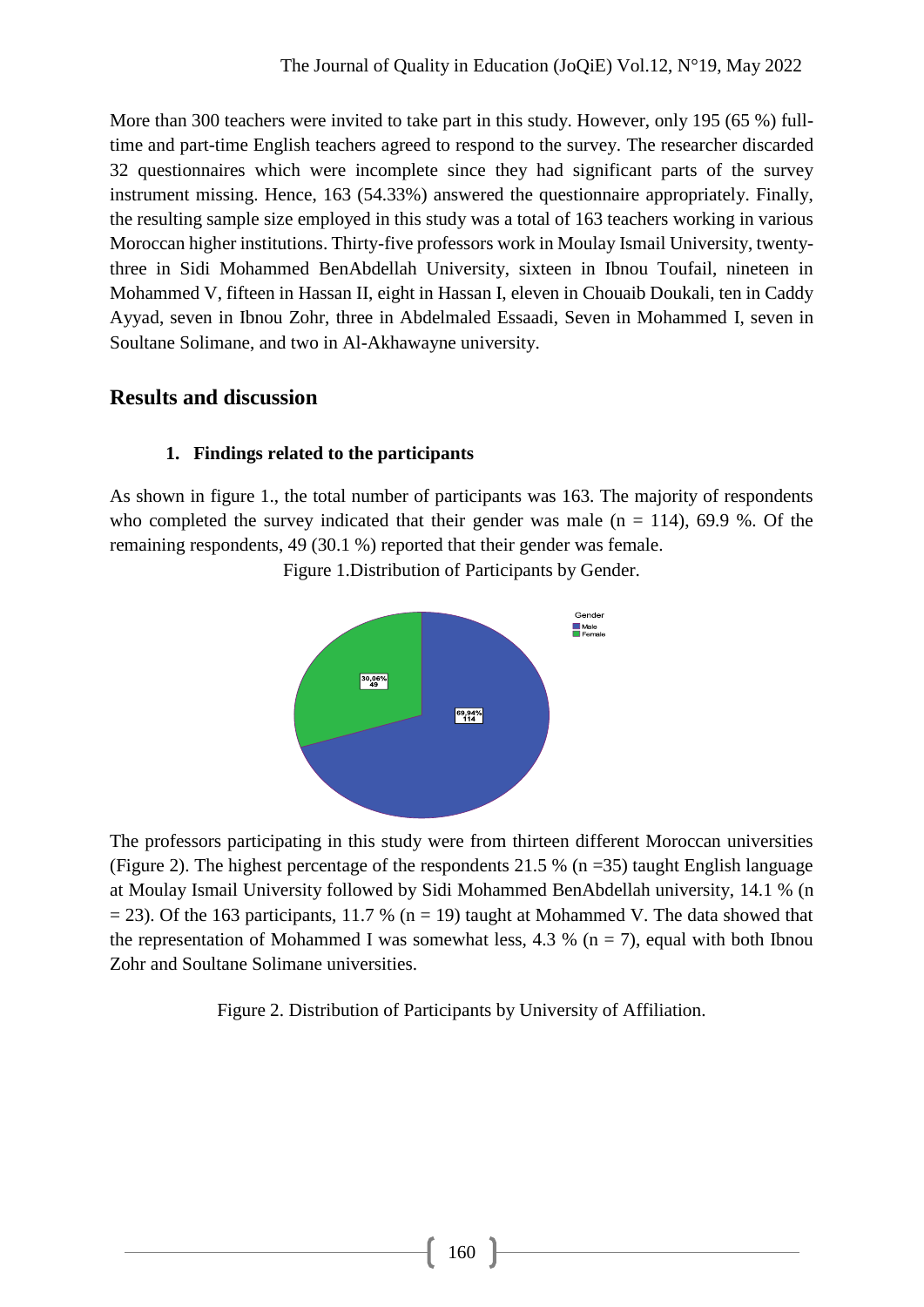

## **2. Findings & discussion**

In order to determine if there were significant differences between professors of English with regards to the integration of computer technologies based on gender, an independent-samples t-test was conducted. The significance level is set at p< 0.05. The results are shown in Table1. and Table2.

Table 1. shows the descriptive statistics for males and females with regards to the integration of computer technologies in teaching. The findings revealed that the mean of the female respondents was significantly higher  $(M = 2.20, SD = 0.96)$  than the mean of the male respondents (M=1.54, SD=0.99). This result suggested that female professors of English integrated ICT in their teaching more than their male counterparts.

| <b>Gender</b>                                       |               | N   | <b>Mean</b> |     | Std. Deviation Std. Error Mean |  |
|-----------------------------------------------------|---------------|-----|-------------|-----|--------------------------------|--|
| <b>Professors' Use of ICT in</b><br><b>Teaching</b> | <b>Male</b>   | 114 | 1,54        | ,99 | ,09                            |  |
|                                                     | <b>Female</b> | 49  | 2,20        | ,96 | ,13                            |  |

Table1 Means and SDs of professors' use of ICT with respect to gender

Table 2 Independent-samples t-test of professors' use of ICT with respect to gender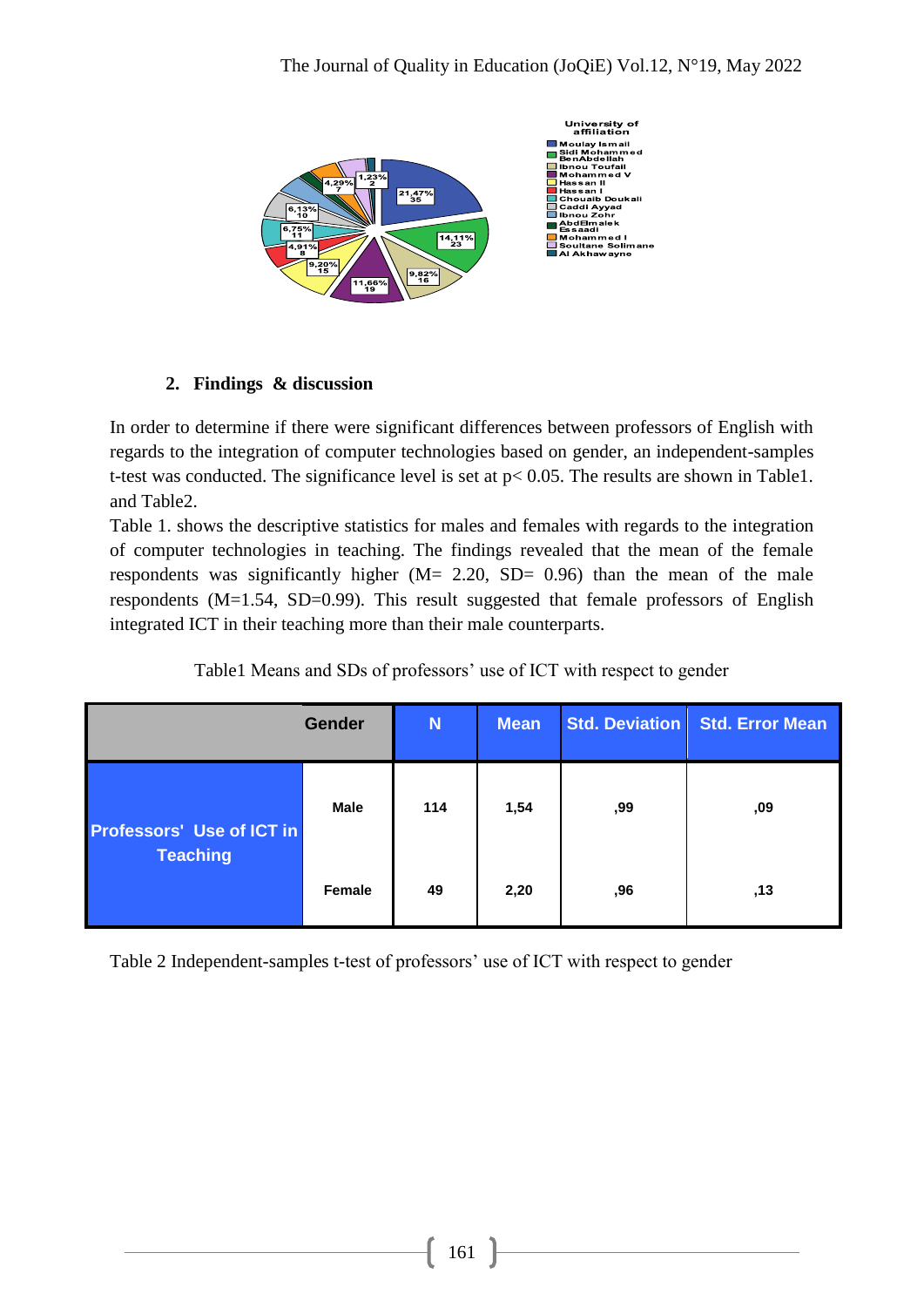| <b>Levene's Test</b><br>for Equality of<br><b>Variances</b> |                                      |      | t-test for Equality of Means |             |                                                        |                     |                                                 |                                        |          |              |
|-------------------------------------------------------------|--------------------------------------|------|------------------------------|-------------|--------------------------------------------------------|---------------------|-------------------------------------------------|----------------------------------------|----------|--------------|
|                                                             |                                      |      |                              |             | 95% Confidence<br>Interval of the<br><b>Difference</b> |                     |                                                 |                                        |          |              |
|                                                             |                                      | F    | Sig.                         | $\mathbf t$ | df                                                     | Sig. (2-<br>tailed) | <b>Mean</b><br><b>Differenc</b><br>$\mathbf{e}$ | <b>Std. Error</b><br><b>Difference</b> | Lower    | <b>Upper</b> |
| <b>Professors'</b><br>Use of ICT                            | <b>Equal</b><br>variances<br>assumed | ,741 | ,391                         | $-3,921$    | 161                                                    | ,000                | $-0.66021$                                      | ,16839                                 | $-0.992$ | $-327$       |
| in Teaching                                                 | Equal<br>variances not<br>assumed    |      |                              | $-3,965$    | 93,375                                                 | ,000                | $-0.66021$                                      | ,16650                                 | $-0.990$ | $-0.329$     |

From the results shown above, the first line of equal variances assumed should be selected to interpret the t-value because the significance of the Levene's Test for Equality of Variance  $(p=0.391)$  is larger than the significance level set at 0.05. This simply means that the assumption of equal variance has not been violated. Indeed, the findings revealed that there were statistically significant differences in the means of males and females when using ICT in their classroom practices,  $t(161) = -3.921$ ,  $p < 0.05$ . To determine the effect size which provides an indication of the magnitude of the differences between the groups, Eta squared was calculated. To interpret the strength of Eta squared values, the following guidelines were used: 0.01= small effect, 0.06=moderate effect, 0.14=large effect (Cohen, 1988). The magnitude of the differences in the means was moderate (eta squared  $=0.08$ ). This means that 8% of the variance in professors' use of ICT in the classroom is explained by gender.

Based on the findings, the null hypothesis of no significance difference between professors' use of ICT in teaching based on gender was rejected. The alternative hypothesis that there is a significant difference between professors' use of ICT in instruction with respect to professors' gender was accepted.

In light of the review of the data analysis of research question 6, the null hypothesis stating that there was no difference between professors' integration of ICT based on gender was rejected because a significance difference was found between male and female professors' use of ICT in teaching,  $t(161) = -3.921$ ,  $p < 0.05$ . Female professors of English (M= 2.20, SD= 0.96) working in Moroccan higher institutions integrate computer technology in the classrooms more than their male counterparts  $(M=1.54, SD=0.99)$ . Based on these results, the variable of gender seems to influence professors' use of ICT in teaching.

The findings of the current study are consistent with previous research studies that have found that there were significant differences between male and female teachers in terms of ICT use for instructional purposes. For instance, Sadik (2005) found that Egyptian male teachers showed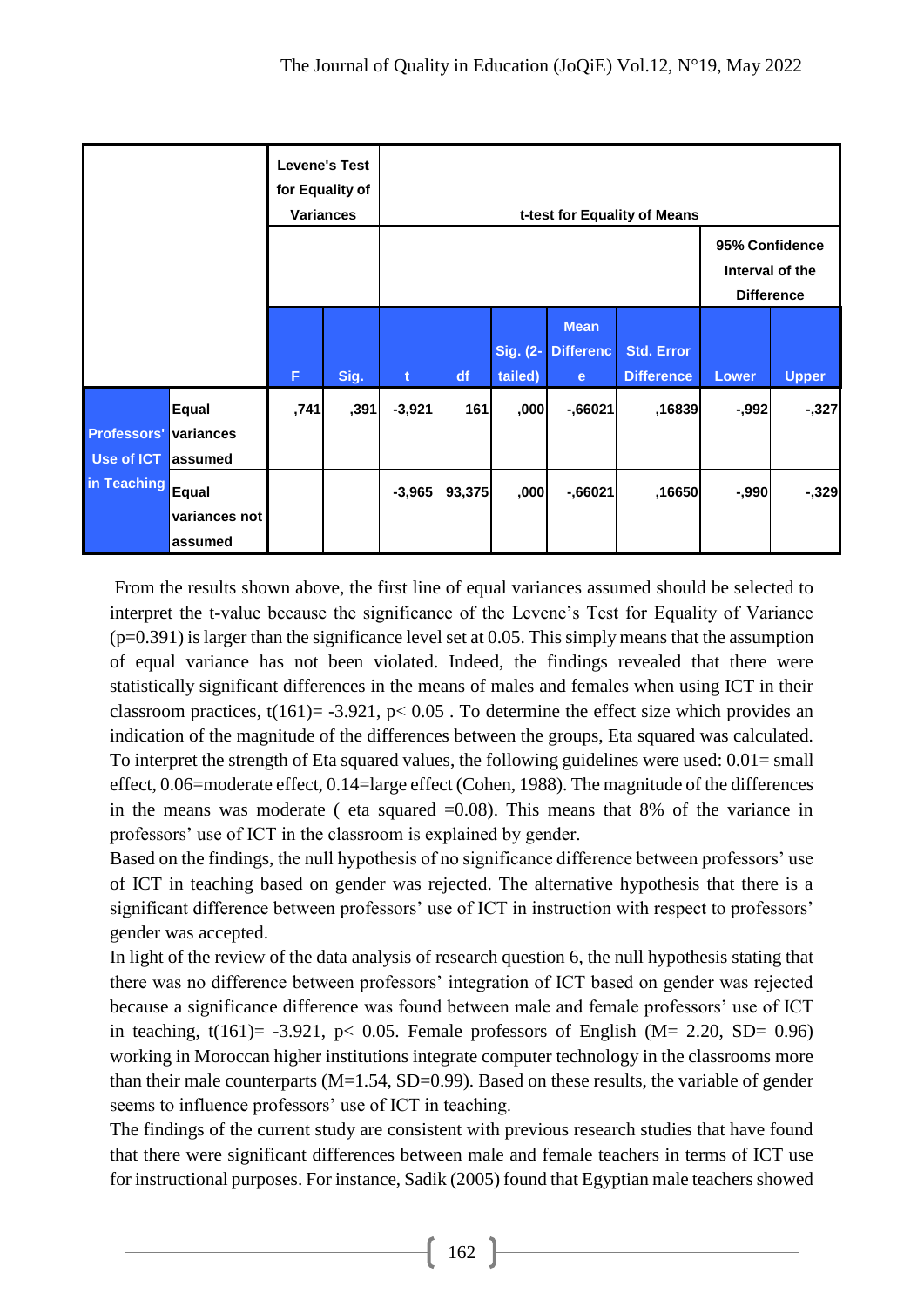more inclination to integrate ICT in teaching than females. Also, North & Noyes ( 2002) found that females possess fewer positive attitudes towards technology than males. It is worth-noting that many other studies have found that there were not any differences in professors' use of the new innovative technology based on gender (Kendel, 1995; Woodrow, 1992; Velasquez-Bryant, 2002;Wang, 2006). These studies tested for the impact of gender, age, academic rank, and teaching experience on teachers' implementation of ICT in the classroom. The findings of their studies revealed no significant effects of those variables.

### **Implications and recommendations**

Based on the findings of the current research study, several recommendations for both higher education institutions and future research are presented in order to enhance professors' integration of computer technology in teaching and learning practices. The recommendations provided in the following subsections are concerned with various strategies that policymakers can employ to increase the effective implementation of ICT in higher education institutions. Actually, these different recommendations are provided for teachers, administrators, curriculum developers and researchers who are interested in conducting similar studies about technology integration in classrooms.

The findings revealed that there were low levels of ICT integration in higher education institutions. Therefore, it is recommended that universities need to increase professors' awareness of the significant value of integrating computer technologies for instructional purposes through various educational channels, mainly workshops and conferences.

The results also revealed that most professors complained about the lack of computer training. Therefore, universities should provide professors with specific technological training in the form of extensive workshops that focus on how to make effective use of modern technological tools in their teaching. This simply means that training programs which only offer basic computer skills are inadequate to help professors make successful use of ICT in the classrooms. Training programs should go beyond the mastery of the basics. Indeed, specialized training courses should aim at the acquisition of other significant educational techniques associated with planning instruction, designing teaching activities, and evaluating technology implementations. Thus, it is recommended that policymakers should shift from counting the numbers of computers in educational institutions to establishing a clear vision of how to make effective use of ICT through the provision of appropriate computer training. This training should be provided by educational technology experts who can keep professors abreast with the best techniques to integrate technology into lessons.

It was found that lack of institutional support had high impacts on professors' willingness to integrate ICT in universities. Therefore, support for computer technology implementation should be widely available. Actually, administrators are recommended to offer support to instructors through helping them overcome the challenges they face while utilizing information technology in the classrooms. Support may take the form of materials, technological equipment, professional development courses, and training to learn how to integrate ICT effectively into the curriculum. Accordingly, administrators of institutions of higher learning could provide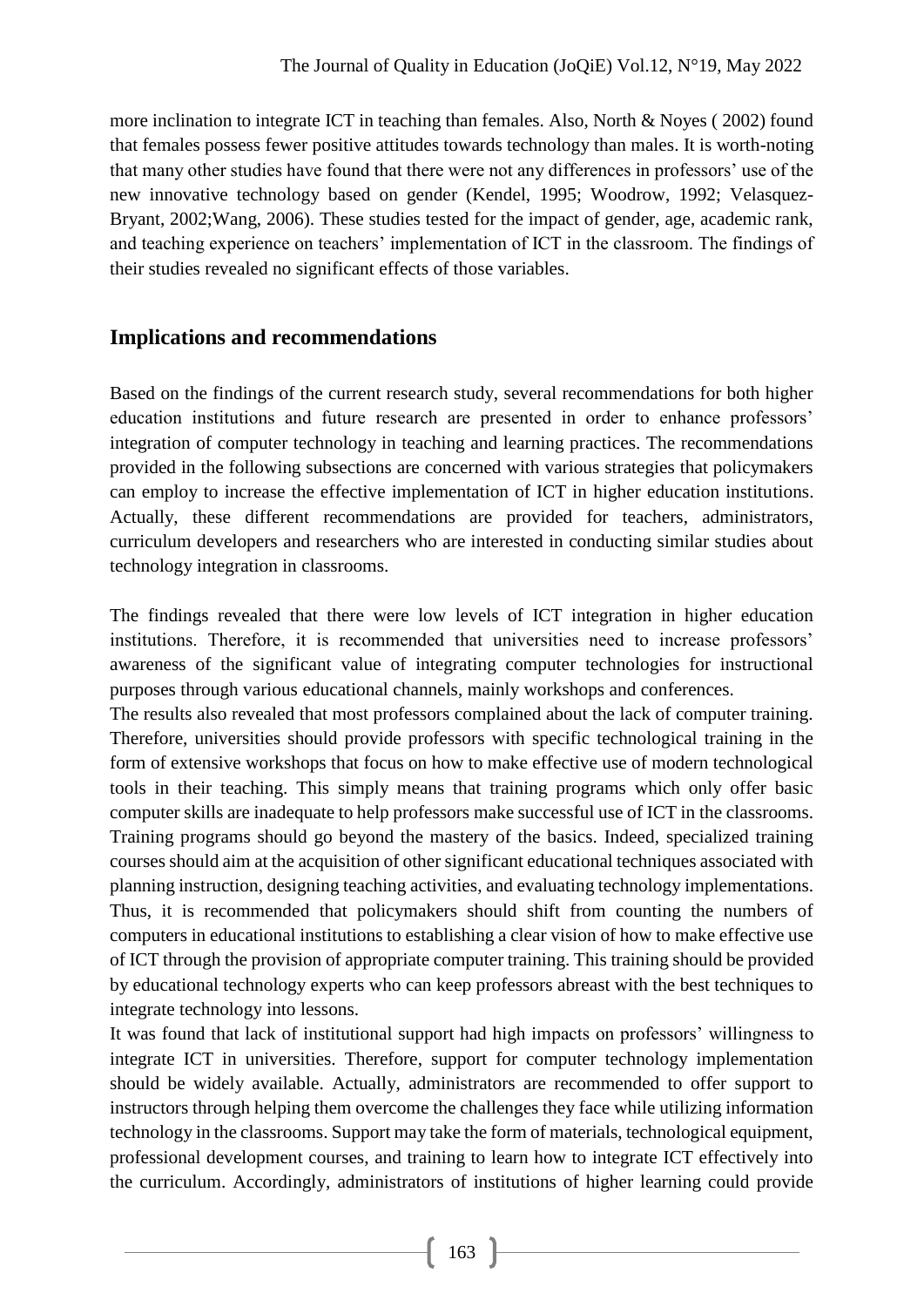different incentives such as workload reduction and compensation for those offering technological support to others.

#### **Conclusion**

The value of modern technological gadgets in higher education institutions relies on how effectively professors integrate them into the curriculum. So as to grasp the use of ICT in Moroccan universities, the present study investigated the attitudes of teachers of English, the levels of their use of instructional technologies in the classrooms, the levels of institutional support, as well as the barriers that hinder successful technology implementation.

According to the results of the study, professors of English language possess positive attitudes towards the use of information and communication technologies in teaching practices. This suggests that the majority of professors understand the importance of computers inside and outside the university. In fact, attitudes of teachers are the foundation for success of any educational programs. However, the findings also revealed that the levels of computer technology integration are low. Teachers of English do not integrate ICT tools on a regular basis due to the existence of several barriers related to teachers as well as the institutions. The barriers that limited professors' use of computer technology for pedagogical objectives were lack of basis infrastructure, lack of equipment and materials, lack of teachers' computer skills, and lack of appropriate computer training, lack of time, and lack of administrative support. Understanding the barriers professors' face when they integrate technology in the classroom would help to find efficient methods to eradicate such obstacles which would result in producing a learning context which boosts the best strategies to enable students encounter future challenges . Actually, in order to enhance effective ICT integration in higher education institutions, the previously mentioned obstacles should be removed.

Though there is still much to know about the successful implementation of ICT in teaching and learning processes, the results of the present research have highlighted most of the significant factors that influence computer technology integration. To guarantee effective use of information technology for educational purposes, the factors tackled in the current study should be carefully considered and addressed by policy makers. Equally important, by considering the various factors that hamper professors' decisions to bring the new technologies into classroom activities, policy makers would aid the expansion of technologically integrated instruction and thus prepare students to face the challenges of the twenty-first century. In fact, universities must go beyond the policy of providing more sophisticated technological equipment in the classrooms. Instead, the designers of professional development plans are required to provide programs that would help professors acquire suitable technological skills and thus enhance students' achievements. When employed appropriately by skilled professors, these technological instruments can increase learning opportunities for all students and become powerful tools in supporting their achievements.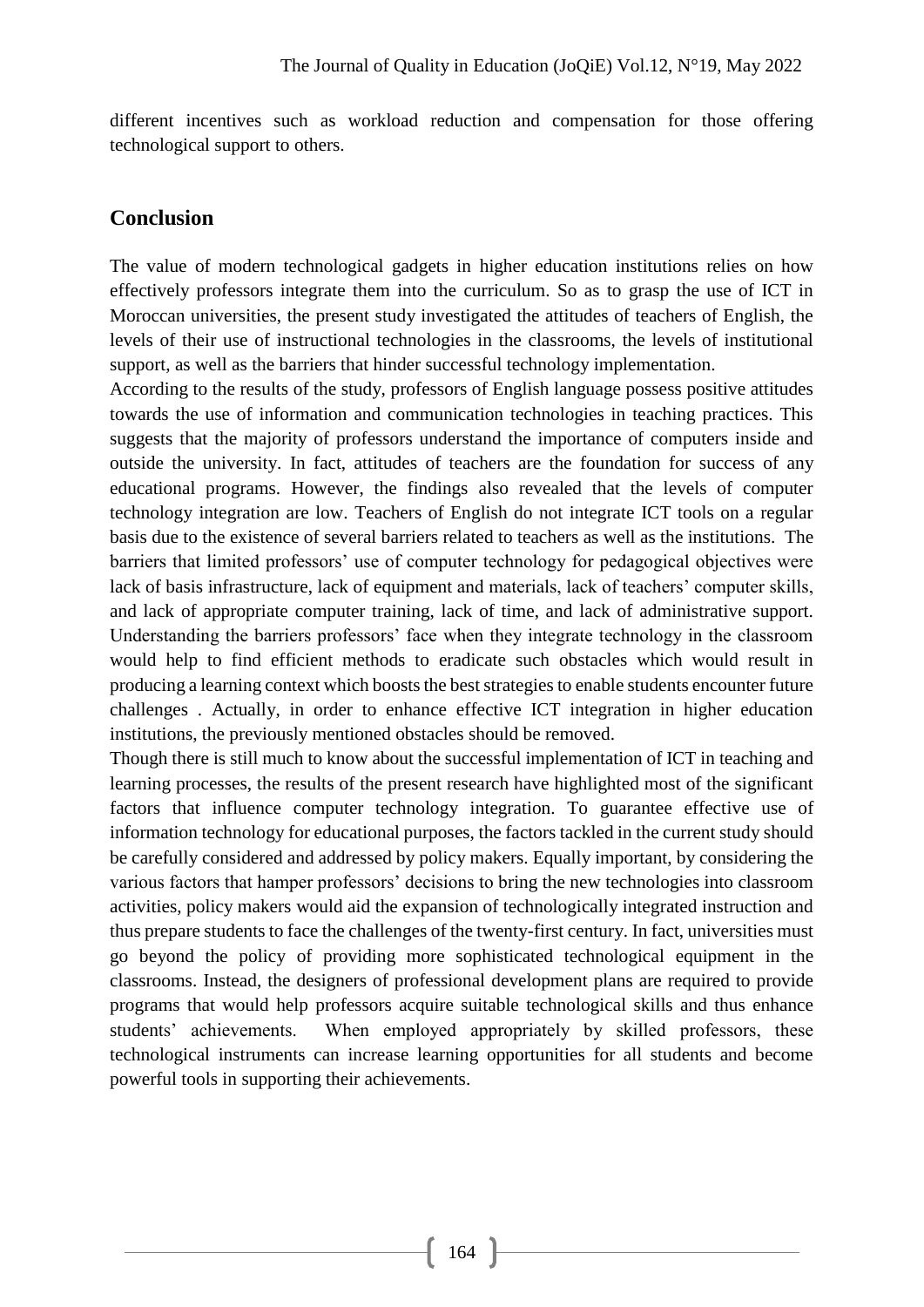#### **References**

- Abu-Rmaileh, S. & Hamdan, K. (2006). Improving student performance using LanSchool broadcast. Paper presented at Middle-East Teachers of Science, Mathematics and Computing (METSMaC). Abu Dhabi : UAE.
- Alj, O., & Benjelloun, N. (2013). Intégration des TIC dans l'enseignement des sciences physiques au Maroc dans le cadre du programme GENIE : Difficultés et obstacles. International Journal of Technologies in Higher Education, 10 (2), 49-65.
- Anderson, R. (1987). The unresolved need for computers and education. Education and Computing, 3(1), 15-20.
- Arch, E.C., & Cummins, E.C. (1989). Structured and unstructured exposure to computers: Sex differences in attitudes and use among college students. Sex Roles, 20, 245-253.
- Barker, F. (1994). Integrating computer usage in the classroom curriculum through teacher training. (ERIC Document Reproduction Service No. ED 372 751)
- Broos, A. (2005). Gender and information and communication technologies (ICT) anxiety: Male self-assurance and female hesitation. Cyber Psychology & Behaviour, 8(1), 21-31.
- Chapelle, C. A. (2001). Computers applications in second language acquisition: Foundations for teaching, testing and research. Cambridge: Cambridge University Press.
- Chou, C. (2003). Incidence and correlates of internet anxiety among high school teachers in Taiwan. Computers in Human Behaviour, 19, 731-749.
- Cumminngs, C. A. (1998). Teacher attitudes and effective computer integration. (ERIC Document Reproduction Services No. ED 419 512).
- Czaja, S. J., & Sharit, J. (1998). Age differences in attitudes toward computers. Journal of Gerontology, 53B, 329-340.
- Dambrot, F., Watkins-Malek, M., Silling, F., Marshall, R., & Garber, J.(1985). Correlates of sex differences in attitudes toward and involvement with computers. Journal of Vocational Behaviour, 27, 71-86.
- Deaton, M. P. (1990). Computer integration in the primary grades. (ERIC Document Reproduction Services No. ED 337 137).
- Elliott, J. (1990). Sex equity in computer education: An enrichment program for seventh and eighth grade girls. International Society for Technology in Education, 25-28.
- Fatmi, H.(2013). Factors affecting Moroccan teachers' ICT integration. In M.Larouz (ed), ICT in education, future prospects and potential challenges (pp.107-128). Proceedings of the 1st International Conference on ICT in Education, Faculty of Arts and Humanities, Meknes, Morocco.
- Forsyth, A.,& Lancy, D. (1989). Girls and microcomputers: A hopeful finding regarding software. Computers in the School, 6, 51-59.
- Geissler, J., & Horridge, P. (1993). University students' computer knowledge and commitment to learning. Journal of Research on Computing in Education, 25(3), 347-365.
- Gill, R., & Grint, K.(1995). Introduction in The Gender-Technology Relation: Contemporary Theory and Research, Keith Grint and Rsalind Gill, eds. PA: Taylor & Francis Ltd, London and Bristtol.
- Gulek, C.(2003). Preparing for high-stakes testing. Theory into Practice, 42(1), 42-50.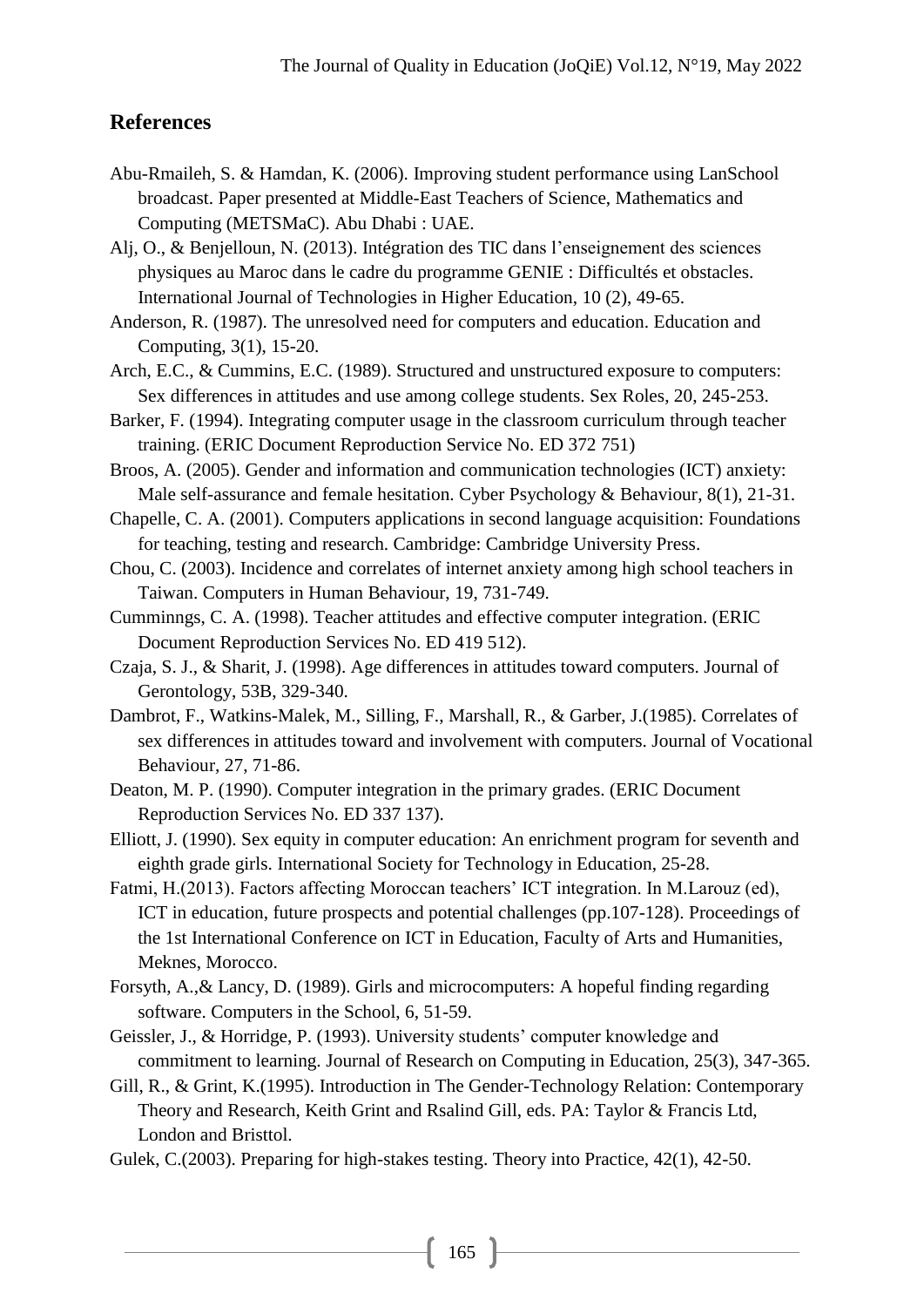Hamdy, A. (2007). ICT in education in Morocco. Retrieved October 12<sup>th</sup>, 2014 from [http://www.infodev.org/infodev-files/resource/InfodevDocuments\\_418.pdf](http://www.infodev.org/infodev-files/resource/InfodevDocuments_418.pdf)

- Heflich, D. A. (1997). The impact of online technology on teaching and learning: Attitudes and ideas of educators in the field. Birmingham, AL: University of Alabama.
- Hong, K. S., & Koh, C. K. (2002). Computer anxiety and attitudes toward computers among rural secondary school teachers: A Malaysian perspective. Journal of Research on Technology in Education, 35(1), 27-48.
- Hornbeck, David A. & Salamon, Lester M. (1991). Human capital and America's future. Baltimore, MA: Johns Hopkins University Press.
- Jackson, L. A., Ervin, K. S., Gardner, P. D., & Schmitt, N. (2001). Gender and the Internet: Women communicating and men searching. Sex Roles, 44(5), 363.
- Kadijevich, Dj. (2000). The LISD approach. Facta Universitatis (Series: Philosophy and Sociology), 2, 7, 357-365.
- Kay, R. (1999). Understanding gender differences in computer attitudes, aptitude and use: An innovation to computers. The computer Attitude Measure (CAM), Computer in Human Behaviour, 9, 31-386.
- Kendel, M. M. (1995). Computer attitudes and use of public and secondary school teachers in Kentucky. Unpublished Ed D dissertation. University of Kentucky. AAT 9523940.
- Khine, M. S. (2001). Attitudes toward computers among teacher education students in Brunei Darussalam. International Journal of Instructional Media, 28(2), 147.
- Kirpatrick, H., and L. Cuban. 1998. "Computers Make Kids Smarter--Right?" Technos Quarterly for Education and Technology, 7:2.
- Lage, E. ( 1991). Boys, girls, and microcomputing. European Journal of Psychology in Education, 6, 29-44.
- Levin, T., & Gordon, C. (1989). Effects of gender and computer experience on attitudes toward computers. Journal of Computing Research, 5(1), 69-88.
- Liao, C.C. (1999) Emailing to improve EFL learners' reading and writing abilities: Taiwan experience. The Internet TESL Journal, 5, 3. Retrieved June 23<sup>rd</sup>, 2015 from [http://www.aitech.ac.jp/~iteslj/Articles/Liao Emailing.html.](http://www.aitech.ac.jp/~iteslj/Articles/Liao%20Emailing.html)
- Mathews, J. G., & Guarino, A. J. (2000). Predicting teacher computer use: A path analysis. International Journal of Instructional Media, 27(4), 385-392.
- McKenzie, J. (2000). Beyond technology: Making a difference in student performance. Retrieved May  $4<sup>th</sup>$ , 2015, from, http://www.electronicschool.com/2000/03/ 0300f1.html
- Michie, S., & Nelson, D.L. (2006). Barriers Women Face in Information Technology Careers : Self-efficacy, Passion and Gender Biases. Women in Management Review, 21(1), 10-27.
- Mishra, P., & Koehler, M. J. (2006). Technological pedagogical content knowledge: A framework for teacher knowledge. Teachers College Record, 108 (6), 1017-1054.
- Mitra, A., LaFrance, B., & McCullough, S. (2001). Differences in attitudes between women and men toward computerization. Journal of Educational Computing Research, 25, 227- 244.
- Molnar, A. R. (1997). Computers in education: A brief history. T.H.E. Journal, 24(11), 63-69.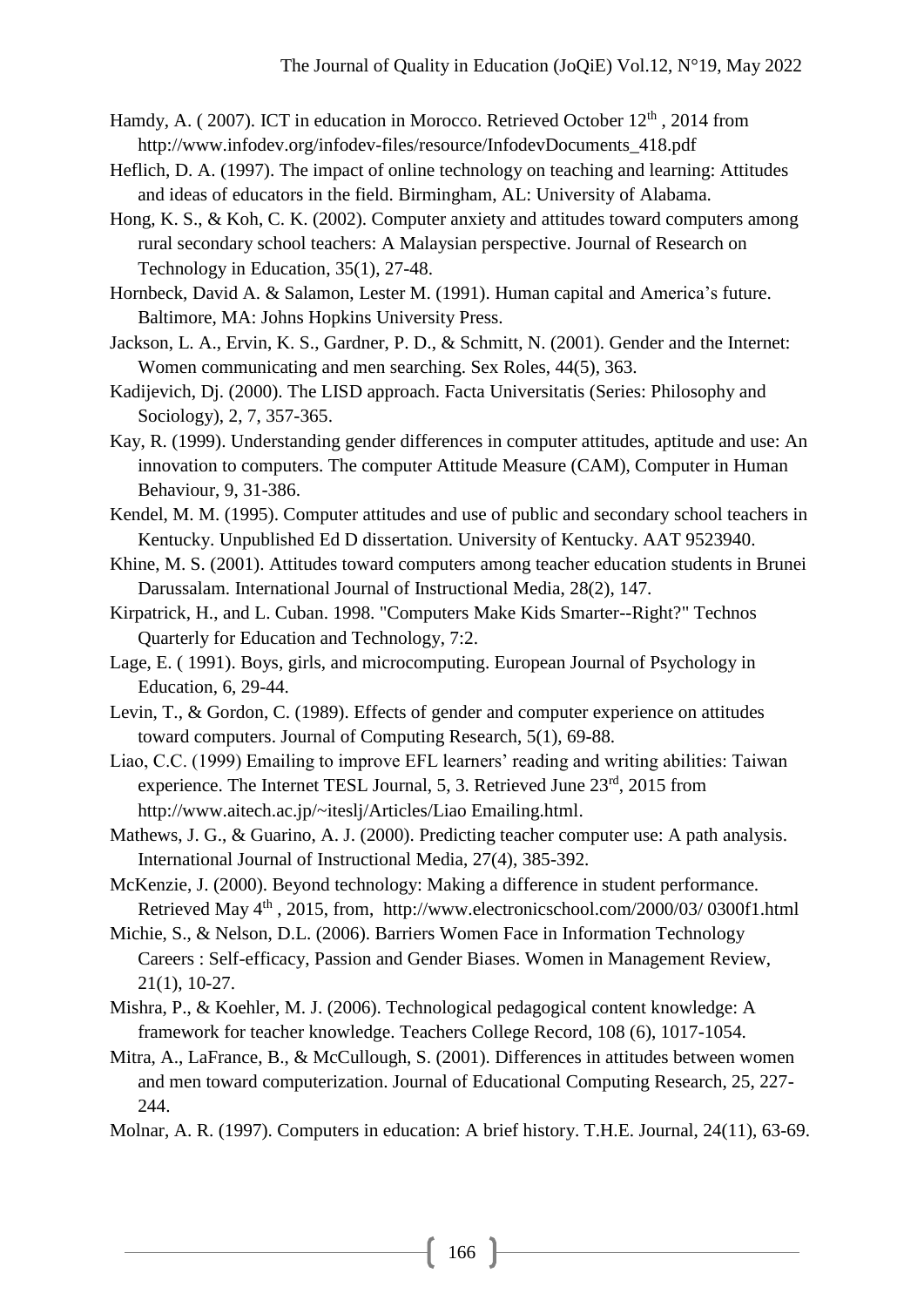- Nelson, L., & Cooper, I. ( 1989). Sex role identity, attributional style, and attitudes toward computers. Paper presented at the annual meeting of the Eastern Psychological Association, Boston, MA(March). ERIC ED 3314658.
- Nickell, G., & Pinto, J.( 1986). The Computer Attitudes Scale. Computers in Human Behaviour, 2, 301-306.
- Norris, P. (2001), Digital Divide. Civic Engagement, Information Poverty, and the Internet Worldwide, Cambridge, Cambridge University Press, 303 p.
- North, A. S., & Noyes, J. M. (2002). Gender influence on children's computer attitudes and cognition. Computers in Human Behaviour, 18, 135-150.
- Orr, C., Allen, D., & Poindexter, S. (2001). The effect of individual differences on computer attitudes: An empirical study. Journal of End User Computing, 13(2), 26-40.
- Parish, T. S., & Necessary, J. R. (1996). An examination of cognitive dissonance and computer attitudes. Education Chula Vista, 116(4), 565.
- Ray, C. M., Sormunen, C., & Harris, T. M. (1999). Men's and women's attitudes toward computer technology: A comparison. Office Systems Research Journal, 17(1), 1- 8.
- Sadik, A. (2005). Factors influencing teachers' attitudes towards personal use and schools use of computers: New evidence from a developing nation. Evaluation Review, 2(1), 1-29.
- Sahin, I., & Thompson, A. (2006). Using Rogers' theory to interpret instructional computer use by COE faculty. Journal of Research on Technology in Education, 39(1), 81–104.
- Schumacher, P., & Morahan-Martin, J. (2001). Gender, internet and computer attitudes and experiences. Computers in Human Behaviour, 17(1), 95-110.
- Shapka, J. D., & Ferrari, M. (2003). Computer-related attitudes and actions of teacher candidates. Computers in Human Behaviour, 19, 319–334.
- Shashaani, L. (1993). Gender-based differences in attitudes toward computers. Computers and Education, 20(2), 169-181.
- Sherritt, C., & Basom, M. ( 1996). A good case for educational change. The Clearing House, 69(5), 287-289.
- Smith, S.M. (2005). The digital divide: gender and racial differences in information technology education. Information Technology, Learning, and Performance Journal, 23(1), 13-23.
- Soine, R. M. (1996). Require students to gain computer skills now what? Teaching for Success, 8(2), 7.
- Stalker, S. (1983). Computers in the classroom: A feminist issue. Paper presented at the National Women's Studies Association Conference, Columbus, Off (June).ERIC ED 240015.
- Steel, J., & Hudson, A. (2001). Educational technology in learning and teaching: The perceptions and experiences of teaching staff. Innovations in Education and Teaching International, 38(2), 103–111.
- Straker, A. (1989). Children Using Computers. Oxford: Blackwell.
- Temple, L., & Lipp, H. (1989). Gender Differences and Similarities in attitudes towards computers. Computer in human behaviour, 5, 215-226.
- Thurston, L. (1990). Girls, computers, and amber waves of grain: Computer equity programming for rural teachers. Paper presented at the annual conference of the National Women's Studies Association, Towson, MD(June). ERIC ED 319660.